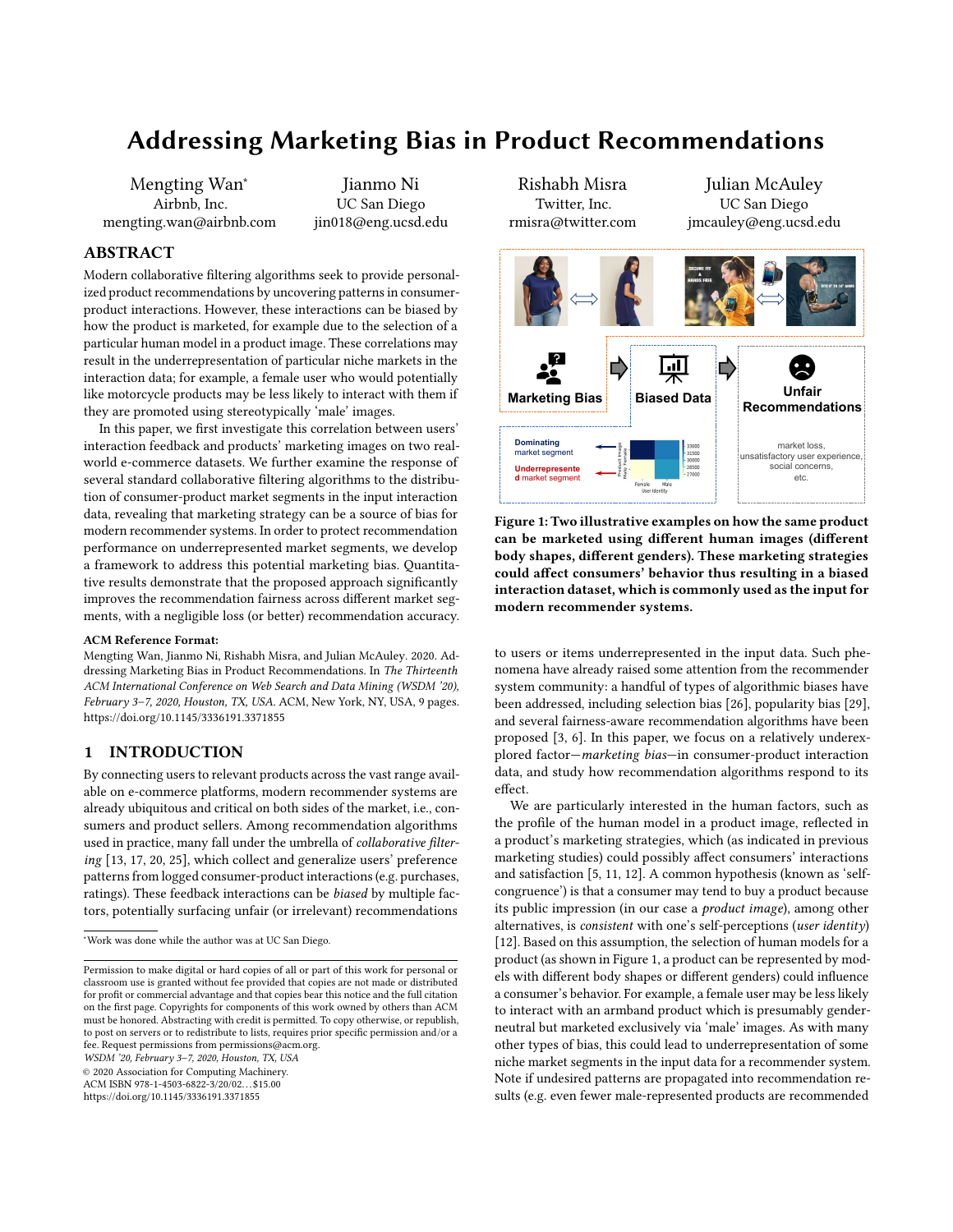to the potential female users), utility from both sides of the marketplace could be harmed. That is, product retailers may lose potential consumers while users may be struggling to find relevant products. As a consequence, serious ethical and social concerns could be raised as well.

In this work, we seek to understand 1) if such a marketing bias exists in real-world e-commerce datasets; 2) how common collaborative filtering algorithms interact with these potentially biased datasets; and 3) how to alleviate such algorithmic bias (if any) and improve the market fairness of recommendations. We conclude our contributions as follows.

- We collect and process two e-commerce datasets from ModCloth and Amazon. Then we conduct an observational study to investigate the relationship between interaction feedback and product images (reflected in the selection of a human model) as well as user identities. Different types of correlations in varying degrees can be observed in these two datasets.
- We implement several common collaborative filtering algorithms and study their responses to the above patterns in the input data. For most algorithms, we find 1) systematic deviations across different consumer-product segments in terms of rating prediction error, and 2) notable deviations of the resulting recommendation outputs from the real interaction data.
- Note that as the marketing bias could be intricately entangled with users' intrinsic preferences, our goal in this work is not to pursue the absolute parity of recommendations (e.g. keep recommending products represented by human images which were constantly unfavored by a user). Rather, we expect a fair algorithm is supposed not to worsen the market imbalance in interactions. We thus propose a fairness-aware framework to address it by calibrating the parity of prediction errors across different market segments. Quantitative results indicate that our framework significantly improves recommendation fairness and provides better accuracy-fairness trade-off against several baselines.

#### 2 RELATED WORK

This work is partially motivated by the well-known 'self-congruity' theory in marketing research, which is defined as the match between the product/brand image and the consumer's true identity and the perception about oneself [\[5,](#page-8-9) [11,](#page-8-10) [12\]](#page-8-11). Many previous marketing studies focus on assessing this theory by quantifying and validating it through statistical analysis on a small amount purchase transaction data or the feedback in questionnaires [\[18,](#page-8-12) [21,](#page-8-13) [27,](#page-8-14) [28\]](#page-8-15). Following self-congruity theory, products can be advertised in a way to match their target consumers' images thus establishing product stereotypes [\[10\]](#page-8-16). Our work is distinguished with these studies from a more computational perspective, by identifying and studying the potential marketing bias for recommender systems on large-scale e-commerce interaction datasets.

Our analysis is related to previous work which examines particular types of biases in real-world interactions and their effects in recommendation algorithms, including the popularity effect and catalog coverage [\[14\]](#page-8-17), the bias regarding the book author gender for book recommenders [\[7\]](#page-8-18), and the herding effect in product ratings [\[31\]](#page-8-19).

<span id="page-1-0"></span>

|               | ModCloth          | <b>Electronics</b>  |  |  |
|---------------|-------------------|---------------------|--|--|
| #review       | 99,893            | 1,292,954           |  |  |
| #item         | 1,020             | 9,560               |  |  |
| #user         | 44.783            | 1,157,633           |  |  |
| time span     | 2010-2019         | 1999-2018           |  |  |
| bias type     | body shape        | gender              |  |  |
|               | Small (838)       | Female (4,090)      |  |  |
| product image |                   | Female&Male (2,466) |  |  |
|               | Small&Large (182) | Male (3,004)        |  |  |
|               | Large (9,395)     | Female (71,043)     |  |  |
| user identity | Small (30,140)    | Male (61,350)       |  |  |
|               | N/A (5,248)       | $N/A$ $(1,025,240)$ |  |  |

Table 1: Basic statistics of the ModCloth and Electronics datasets.

Another closely related line of work includes developing evaluation metrics and algorithms to address fairness issues in recommendations. 'Unbiased' recommender systems with missing-not-atrandom training data are developed by considering the propensity of each item [\[15,](#page-8-20) [26\]](#page-8-5). A fairness-aware tensor-based algorithm is proposed to address the absolute statistical parity (i.e., items are expected to be presented at the same rate across groups) [\[32\]](#page-8-21). Several fairness metrics and their corresponding algorithms are proposed for both pointwise prediction frameworks [\[6,](#page-8-8) [30\]](#page-8-22) and pairwise ranking frameworks [\[3\]](#page-8-7). Methodologically, these algorithms can be summarized as reweighting schemes where underrepresented samples are upweighted [\[6,](#page-8-8) [15,](#page-8-20) [26\]](#page-8-5) or schemes where additional fairness terms are added to regularize the model [\[1,](#page-8-23) [3,](#page-8-7) [30\]](#page-8-22).

Note that most of the above studies focus on bias and fairness on one side of the market only (i.e., either user or producer). Our concern about marketing bias is that it could affect fairness for both consumers and product providers. Without global market fairness in mind, the imbalance of the consumer-product segment distribution could be exacerbated through the deployment of recommendation algorithms. Multi-sided fairness is addressed by Burke et al [\[3\]](#page-8-7) by considering C(onsumer)-fairness and P(rovider)-fairness. Trade-off between accuracy and fairness in two-sided marketplaces is further explored and a counterfactual framework is proposed to evaluate different recommendation policies without extensive A/B tests [\[22\]](#page-8-24). However the CP-fairness condition where fairness is protected for both sides at the same time still remains an open question.

#### DATA COLLECTION AND PREPROCESSING

We introduce two real-world e-commerce datasets collected from a women's clothing website ModCloth<sup>[1](#page-0-1)</sup> and the Electronics category on Amazon.<sup>[2](#page-0-1)</sup> These datasets enable us to study the marketing bias induced by the selection of a human model with respect to body shape for clothing products, and investigate the effects from the gender of human models for electronics products. Detailed information about these datasets can be found in Table [1.](#page-1-0) Datasets in this paper are available at [https://github.com/MengtingWan/marketBias.](https://github.com/MengtingWan/marketBias)

Note that our datasets are not perfect, e.g. errors and selection bias can be introduced via scraping, parsing and processing, control

<sup>1</sup><https://www.modcloth.com/>

<sup>2</sup><https://www.amazon.com/>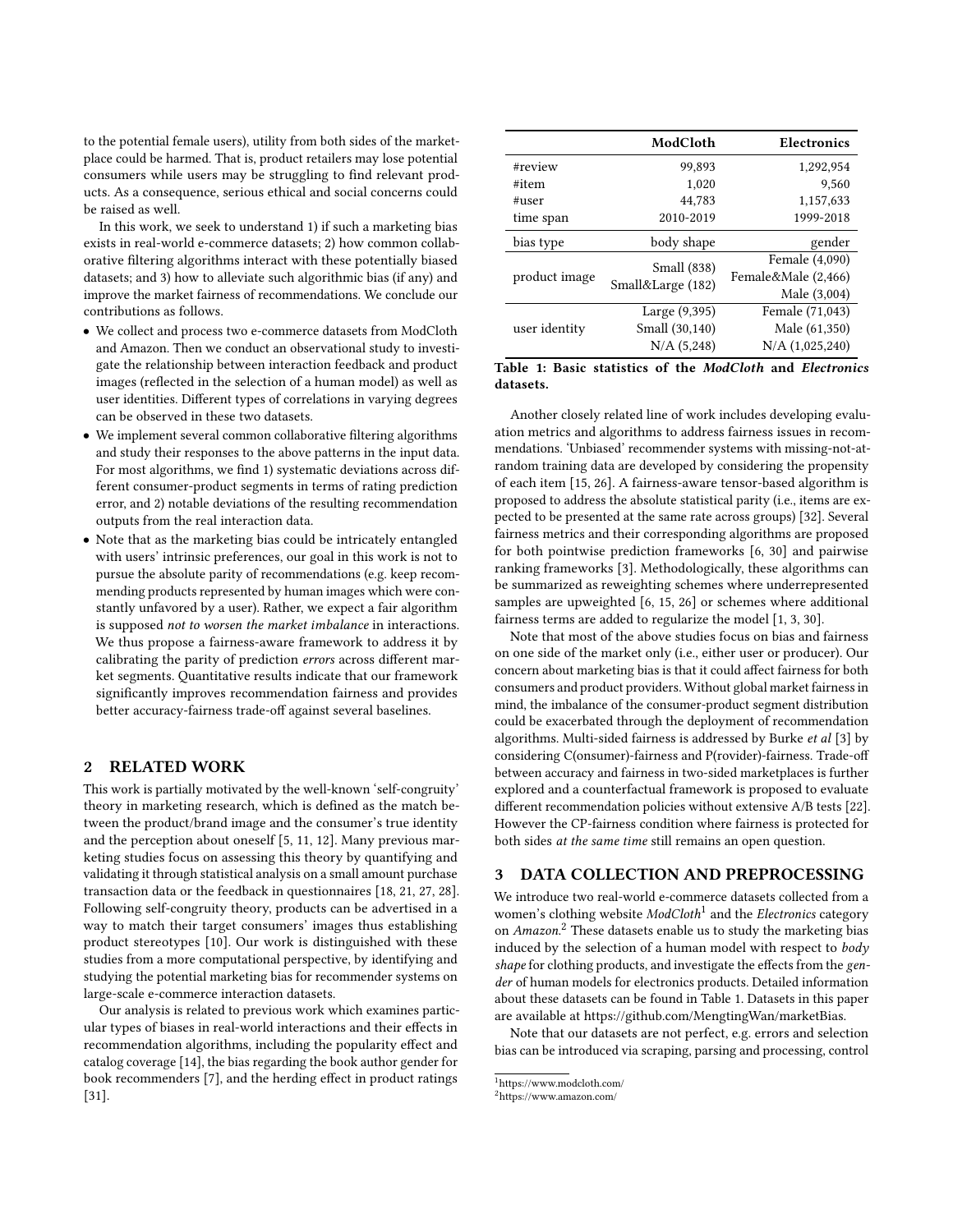of several confounding factors including inventory status, (etc.). Our intention here is neither to make any normative claims regarding the distributions in the above two applications, nor draw any causal conclusions. Rather, we simply describe the current state of these datasets and study how recommendation algorithms interact with these data.

## 3.1 ModCloth

ModCloth is an e-commerce website which sells women's clothing and accessories. One unique property of this data is that many products include two human models with different body shapes (as shown in Figure [1\)](#page-0-0) and measurements of these models. In addition, users can optionally provide the product sizes they purchased and fit feedback ('Just Right', 'Slightly Larger', 'Larger', 'Slightly Smaller' or 'Smaller') along with their reviews. Therefore we focus on the dimension of human body shape as the source of marketing bias in this dataset.

Product Image Group (Body Shape). We start with the clothing products included in an existing public dataset [\[23\]](#page-8-25), re-scrape their landing pages, collect related model size measurements and all review ratings. We normalize their product sizes as 'XS', 'S', 'M', 'L', 'XL', '1X', '2X', '3X' and '4X' according to the provided size charts.[3](#page-0-1) Products with only one human model wearing a relatively small size ('XS', 'S', 'M' or 'L') are labeled as the 'Small' group while products with two models (an additional model wearing a plus-size: 1X', '2X', '3X' or '4X') are referred as the 'Small&Large' group.

User Identity Group (Body Shape). We then calculate the average size each user purchased and classify users into 'Small' and 'Large' groups based on the same standard as the product body shape image.

We observe that all products offer the complete spectrum of sizes, while 70% of these products are interacted with by at least one user from the 'Large' group and 97% are interacted with by the 'Small' group. Thus we conclude that most users are able to consume most products at some point within the time frame of our dataset.

Ultimately we collect nearly 100K reviews about 1,020 clothing products from 44,783 users, where around 90% of users can be matched to the above identity groups.

## 3.2 Electronics

Electronics is another review dataset collected from the Electronics category on Amazon with Clothing as an auxiliary category. This dataset is built on top of the public Amazon 2018 Dataset [\[24\]](#page-8-26) and further processed to facilitate the research goals in this paper. We regard the gender as the target marketing bias on this dataset.

Product Image Group (Gender). In the Amazon 2018 Dataset, we keep all pictures associated with electronic products $^4$  $^4$  and run human model detection through an industrial body/face detection API provided by Face $++$ <sup>[5](#page-0-1)</sup>. The results include whether any human bodies/faces are included in the pictures, as well as gender predictions of these detected models. We only keep products where human models are detected in their associated pictures and treat them as



<sup>&</sup>lt;sup>4</sup>All products attached to the 'Men' or 'Women' categories are removed.

<sup>5</sup><https://www.faceplusplus.com/>

<span id="page-2-0"></span>

| Term/Symbol                                       | Description                                                                                                                                                 |  |  |  |  |  |
|---------------------------------------------------|-------------------------------------------------------------------------------------------------------------------------------------------------------------|--|--|--|--|--|
| product image                                     | the public impression of a product; attributes<br>of the human models included in the product<br>pictures are used in this work, e.g. body shape,<br>gender |  |  |  |  |  |
| user identity                                     | the perception of oneself; we use the same<br>dimension of attribute as in product image                                                                    |  |  |  |  |  |
| m, n                                              | user identity group, product image group,<br>e.g. female/male                                                                                               |  |  |  |  |  |
| M, N                                              | the number of possible user identity groups<br>and product image groups                                                                                     |  |  |  |  |  |
| $s_{u,i}, r_{u,i}, e_{u,i}$                       | predicted user u's preference score on product<br>$i$ , user $u$ 's rating score on product $i$ , prediction<br>error $e_{u,i} = s_{u,i} - r_{u,i}$         |  |  |  |  |  |
| $\mathcal{U}_m, I_n$                              | the user set with the same identity $m$ , the item<br>set with the same product image $n$                                                                   |  |  |  |  |  |
| market segment                                    | the market defined for users with the same                                                                                                                  |  |  |  |  |  |
| (m, n)                                            | identity <i>m</i> on products with the same type of<br>image <i>n</i>                                                                                       |  |  |  |  |  |
| $\mathcal{D} = \{r_{u,i}   u, i\}$                | the complete interaction data                                                                                                                               |  |  |  |  |  |
| $\mathcal{D}_{m,n}, \mathcal{D}_m, \mathcal{D}_n$ | interactions within the market segment $(m, n)$ ,                                                                                                           |  |  |  |  |  |
|                                                   | $\mathcal{D}_m = \bigcup_n \mathcal{D}_{m,n}, \mathcal{D}_n = \bigcup_m \mathcal{D}_{m,n}$                                                                  |  |  |  |  |  |
| Table 2: Important terms and notation.            |                                                                                                                                                             |  |  |  |  |  |

three types of product gender image based on the selection of these human models: 'Female' (only female models are included), 'Male' (only male models are included) and 'Female & Male' (both female and male models are detected, not necessarily in the same picture).

We then involve 3 human labelers to conduct validations on this dataset, where label conflicts are resolved by majority voting. 3,000 randomly sampled pictures are manually labeled regarding 1) if they notably include human models; 2) the gender image from 'Female Exclusive', 'Male Exclusive' or 'Both Female & Male' (if multiple models are included in a single picture). We evaluate the human model detection results from the API based on these labels and find a high precision (96%) regarding the human model detection but a relatively low recall (53%). Note in our setting we are happy to discard ambiguous cases (sacrifice some recall) for the sake of high precision. We later randomly sample 100 products and manually decide if these products preserve any gender constraints based on their descriptions. Although 4 out of 100 products exhibit gender implications, $6$  we don't find any strict constraints which prevent the unfavorable user identity group from consuming these products.

User Identity Group (Gender). Unfortunately, gender identities of Amazon users are not directly accessible. We thus leverage users' interactions with Clothing products in the Amazon 2018 Dataset to access their gender identities, where most products are explicitly classified into Women's Clothing or Men's Clothing. As shown in the figure below, we find a clear bimodal distribution of purchase frequency towards gender-specific clothing products.

<sup>6</sup> e.g.<https://www.amazon.com/gp/product/B00HX19EDI>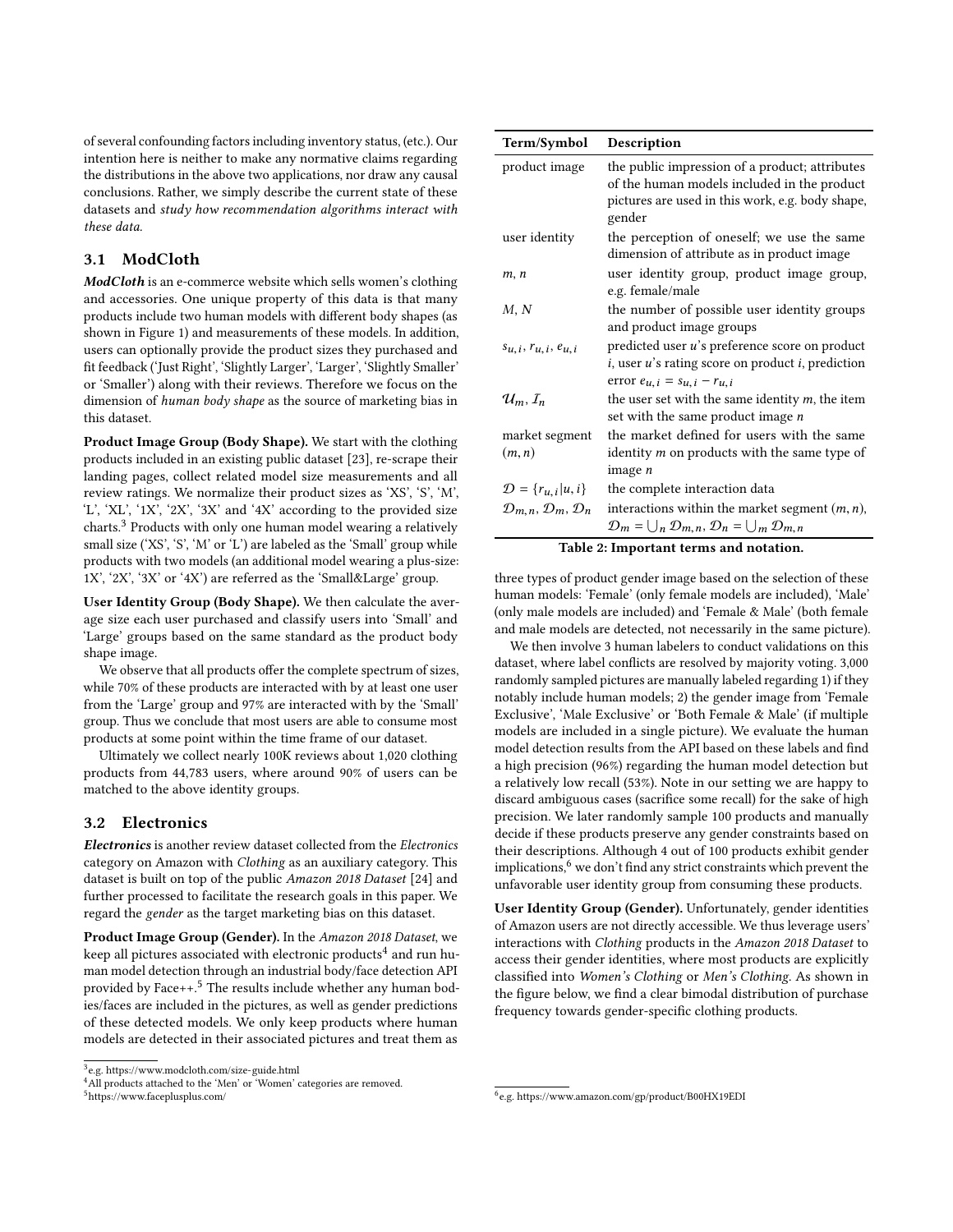

We discard 'ambiguous' users whose men's (or women's) clothing purchase frequencies fall into 40%-60%, and identify the remaining users as 'Female' (69%) or 'Male' (31%). Finally 11% of total users in the Electronics category can be matched to these identities and 53% of them are identified as 'Female'.

After removing products without any human models, we are still able to obtain a large-scale dataset containing around 1.3M rating scores across 9,560 electronics products from 1.1M users. Note that although the inferred product gender image and user identity are not as precise as in ModCloth, this dataset is dramatically different from ModCloth regarding its scale and sparsity. In contrast to the relationship between a user's interactions with clothing products and a dimension of human body shape, we speculate that gender is intuitively less relevant to the intrinsic qualities of most products in Electronics; thus its effects on users' interactions are possibly more likely to come from marketing bias.

#### <span id="page-3-2"></span>4 STATISTICAL ANALYSIS

We split a consumer's product preference into two dimensions: 1) the user's preference in terms of willingness to consume (purchase) a product; and 2) the user's satisfaction feedback (e.g. ratings) on the consuming experience. We then conduct observational studies on the ModCloth and Electronics datasets to address marketing bias across the above two dimensions.

- We first investigate if there is a bias introduced by a particular marketing effect in a consumer's product selection process. Specifically, we examine if a correlation exists between product image and user identity in terms of interaction frequency in our datasets.
- Then we study consumer satisfaction regarding the purchased products as a function of product image, user identity, and their second-order interactions. These consumer feedback signals include rating scores on ModCloth and Electronics, as well as the binarized fit feedback (i.e., if the clothing product fits the user) on ModCloth.

Important terms and notation throughout the paper are included in Table [2.](#page-2-0)

#### 4.1 Product Selection vs. Marketing Bias

Because of the constraint of conducting real-world experiments with random assignments, we instead address marketing bias in product selection by analyzing the association between product image and user identity in observed data with respect to interaction frequency. Our null hypothesis is that product image and user identity are statistically independent. Given this assumption, we expect to see lower deviations of their observed frequencies and the

<span id="page-3-0"></span>

|               |            | ModCloth            |        | Electronics |         |          |  |  |  |
|---------------|------------|---------------------|--------|-------------|---------|----------|--|--|--|
|               | $\gamma^2$ | p-value<br>#reviews |        | $\chi^2$    | p-value | #reviews |  |  |  |
| all           | 158.7      | < 0.001             | 91.526 | 581.8       | < 0.001 | 174,124  |  |  |  |
| $\leq$ = 2014 | 0.5        | 0.466               | 25.383 | 151.0       | < 0.001 | 49.699   |  |  |  |
| 2015          | 66.7       | < 0.001             | 20,241 | 172.7       | < 0.001 | 46,891   |  |  |  |
| 2016          | 70.8       | < 0.001             | 21.239 | 96.4        | < 0.001 | 43.907   |  |  |  |
| $>=2017$      | 29.0       | < 0.001             | 24,663 | 120.8       | < 0.001 | 33,627   |  |  |  |

Table 3: Results from  $\chi^2$  test of the two-way contingency ta-<br>bles on *ModCloth* and *Electronics* bles on ModCloth and Electronics.

<span id="page-3-1"></span>

| <b>User Identity</b> |                    |                  |        |  |  |  |  |  |  |
|----------------------|--------------------|------------------|--------|--|--|--|--|--|--|
| <b>Product Image</b> | Small              | All              |        |  |  |  |  |  |  |
| Small                | $31,800 (+754.98)$ | 7,038 (-754.98)  | 38,838 |  |  |  |  |  |  |
| Small&Large          | 41,361 (-754.98)   | 11,327 (+754.98) | 52,688 |  |  |  |  |  |  |
| All                  | 73,161             | 18,365           | 91,526 |  |  |  |  |  |  |
| (a) ModCloth         |                    |                  |        |  |  |  |  |  |  |
|                      |                    |                  |        |  |  |  |  |  |  |

| <b>User Identity</b>        |                                       |                      |         |  |  |  |  |  |  |  |
|-----------------------------|---------------------------------------|----------------------|---------|--|--|--|--|--|--|--|
| <b>Product Image Female</b> |                                       | Male                 | All     |  |  |  |  |  |  |  |
| Female                      | 34,259 (+1,472.89) 31,587 (-1,472.89) |                      | 65,846  |  |  |  |  |  |  |  |
| Female&Male                 | 26,478 (+880.88)                      | 24,930 (-880.88)     | 51,408  |  |  |  |  |  |  |  |
| Male                        | 25,963 (-2,353.77)                    | $30,907 (+2,353.77)$ | 56,870  |  |  |  |  |  |  |  |
| All                         | 86,700                                | 87,424               | 174,124 |  |  |  |  |  |  |  |
| (b) Electronics             |                                       |                      |         |  |  |  |  |  |  |  |

Table 4: Contingency tables of the frequency distribution of

product images and user identities on ModCloth and Electronics. Deviations  $(f_{m,n} - \mathbb{E} f_{m,n})$  from the expected frequency values are provided in parentheses.

marginally expected values. Therefore the following Pearson's Chi-Squared Test Statistic can be used to test the association between these two variables in terms of frequency [\[8\]](#page-8-27):

$$
\chi^{2} = \sum_{m,n} \frac{(f_{m,n} - \mathbb{E}f_{m,n})^{2}}{\mathbb{E}f_{m,n}},
$$
\n(1)

where  $m$  and  $n$  represent a user identity group and a product image group respectively,  $f_{m,n}$  is the observed number of interactions in the market segment  $(m, n)$  and  $\mathbb{E} f_{m,n} = \frac{\left(\sum_{m'} f_{m',n}\right)\left(\sum_{n'} f_{m,n'}\right)}{\left(\sum_{m',n'} f_{m',n'}\right)}$  represents its expectation. The pull hypothesis will be pointed (i.e., the resents its expectation. The null hypothesis will be rejected (i.e., the association between two variables exists in terms of frequency) if an extremely large  $\chi^2$  is obtained (i.e., small *p*-value).<br>To further separate the potential marketing bias fr

To further separate the potential marketing bias from trending effects, we conduct association tests on the complete interaction data as well as interactions within different time spans. Test results are included in Table [3,](#page-3-0) where we find all  $p$ -values are smaller than 0.001 except for the test on interaction data before 2014 on ModCloth. These results may imply the existence of the association between product image and user identity in consumers' product selections.

In Table [4,](#page-3-1) we provide contingency tables of the frequency distribution of different market segments and their deviations from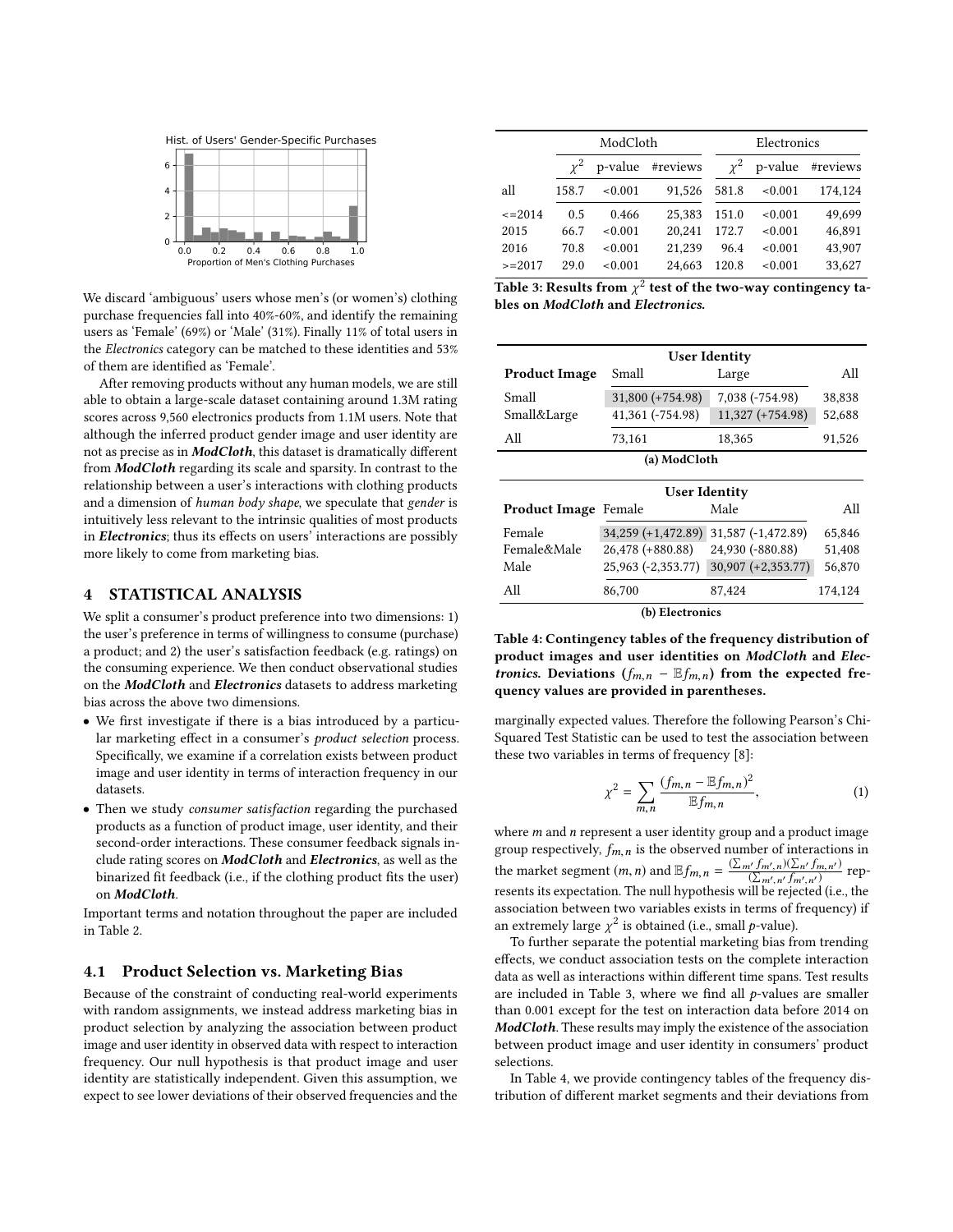<span id="page-4-0"></span>

|              |       | ModCloth | Electronics |                                              |        |         |  |
|--------------|-------|----------|-------------|----------------------------------------------|--------|---------|--|
|              |       | Rating   |             | Fit                                          | Rating |         |  |
|              |       |          |             | F-stat p-value F-stat p-value F-stat p-value |        |         |  |
| product      | 171.9 | < 0.001  | 293.1       | < 0.001                                      | 62.6   | < 0.001 |  |
| user         | 46.3  | < 0.001  | 402.4       | < 0.001                                      | 3.5    | 0.061   |  |
| user×product | 30.7  | < 0.001  | 0.0         | 0.997                                        | 0.9    | 0.404   |  |

Table 5: Results from two-way analysis of variance (ANOVA) on ModCloth and Electronics.

expected values ( $f_{m,n}$  –  $E f_{m,n}$ ). We observe generally more interactions than expected on the consumer-product segments where users' identities match the product images ('self-congruity'), while several market segments are underrepresented in the data. For example, ('Large' user, 'Small' product) on ModCloth and ('Female' user, 'Male' product) on **Electronics** have smaller market sizes compared with other market segments.

#### 4.2 Consumer Satisfaction vs. Marketing Bias

Next we investigate consumer satisfaction as a function of product image and user identity through a standard statistical technique: two-way analysis of variance (ANOVA) [\[16\]](#page-8-28). We use rating scores to represent users' satisfaction regarding the overall quality of their consuming experience on both ModCloth and Electronics. For ModCloth, we also study consumer satisfactions with respect to their fit feedback (where 'Just Right' is regarded as positive while all others are regarded as negative). The two-way ANOVA model can be formulated as

consumer satisfaction  $\sim$  product + user + product  $\times$  user,

where the null hypotheses of our tests include

- (a) the average consumer satisfaction is equal across different product image groups;
- (b) the average consumer satisfaction is equal across different consumer identity groups;
- (c) there is no interaction effect between product groups and consumer groups with respect to satisfaction.

Given these assumptions, we may expect a lower variance of average satisfactions across different groups (between-group variation) compared with the summation of satisfaction variations within each group (within-group variation). Therefore, the standard F-statistic, defined as the between-group variation divided by the within-group variation [\[16\]](#page-8-28), can be applied to evaluate the correlations.

Results from statistical tests are included in Table [5.](#page-4-0) The heatmaps of sample means within market segments and their 95% confidence intervals are provided in Figure [2.](#page-4-1) We observe that users' rating scores are significantly different across market segments on Mod-Cloth. For example 'Large' users provide lower ratings on 'Small' products (Figure [2a\)](#page-4-1). Although users' fit feedback differs across product groups and user groups (hypothesis (a) and (b) are rejected in Table [5\)](#page-4-0), their association regarding fit feedback is negligible (results for 'user×product' in Table [5\)](#page-4-0). According to Figure [2b,](#page-4-1) we find clothing products in the ModCloth dataset generally fit better on 'Small' users, and those products represented by human models with different body shapes ('Small&Large') tend to obtain better fit feedback. Although the 'self-congruity' pattern is significant

<span id="page-4-1"></span>

(a) ModCloth (Rt.) (b) ModCloth (Fit) (c) Electronics (Rating)

Figure 2: Heatmaps of sample means within market segments regarding (a) rating scores on ModCloth, (b) fit feedback on ModCloth and (c) rating scores on Electronics.

in the product selection process on Electronics (see Table [3,](#page-3-0) Table [4b\)](#page-3-1), the interaction between product 'gender' and user gender is insignificant with respect to users' rating scores (user×product in Table [5\)](#page-4-0).

### 4.3 Summary of Observations

We summarize insights obtained from the above statistical analysis as follows:

- The association between product image and user identity is consistently significant in terms of frequency distribution, implying the existence of marketing bias in the collected interaction datasets. The 'self-congruity' pattern is also observable, i.e., consumers may generally tend to interact with products with similar impressions as their identities. Such an association notably causes underrepresentation of certain market segments.
- The relationship between consumer satisfaction and marketing factors is rather complicated. We observe rating disparities across product groups and user groups, while the existence of their interaction effect depends on the type of product and the type of satisfaction measure. We find a similar 'self-congruity' pattern for rating scores on ModCloth while the 'user×product' term remains insignificant in the other two testing scenarios.

# <span id="page-4-2"></span>5 MARKET-FAIRNESS OF RECOMMENDER **SYSTEMS**

From the above analysis, we have confirmed that our interaction data is correlated to (and possibly affected by) marketing strategies used by product retailers (i.e., selections of human models). Our next step is to study if (and how) this marketing bias is propagated by algorithms from input data to recommendation results.

Problem Setting. In this study, we focus on recommendation algorithms trained on explicit feedback (i.e., rating scores). The primary predictive task is formulated as a rating prediction problem: rating scores  $(r_{u,i})$  are assumed to reflect users' preferences over products,<br>and algorithms are trained to generate users' product preference and algorithms are trained to generate users' product preference scores  $(s_{u,i})$  which approximate these ratings.<br>
Unlike previous studies  $\begin{bmatrix} 3 & 4 & 30 & 32 \end{bmatrix}$  which

Unlike previous studies [\[3,](#page-8-7) [4,](#page-8-29) [30,](#page-8-22) [32\]](#page-8-21) which focus on evaluating and protecting the fairness of a single side (user or product) of recommender systems, in the context of marketing bias, we are particularly interested in the global market fairness of the recommendations, i.e., user-fairness and product-fairness need to be protected at the same time. Specifically we describe the market fairness in the explicit feedback setting along two dimensions.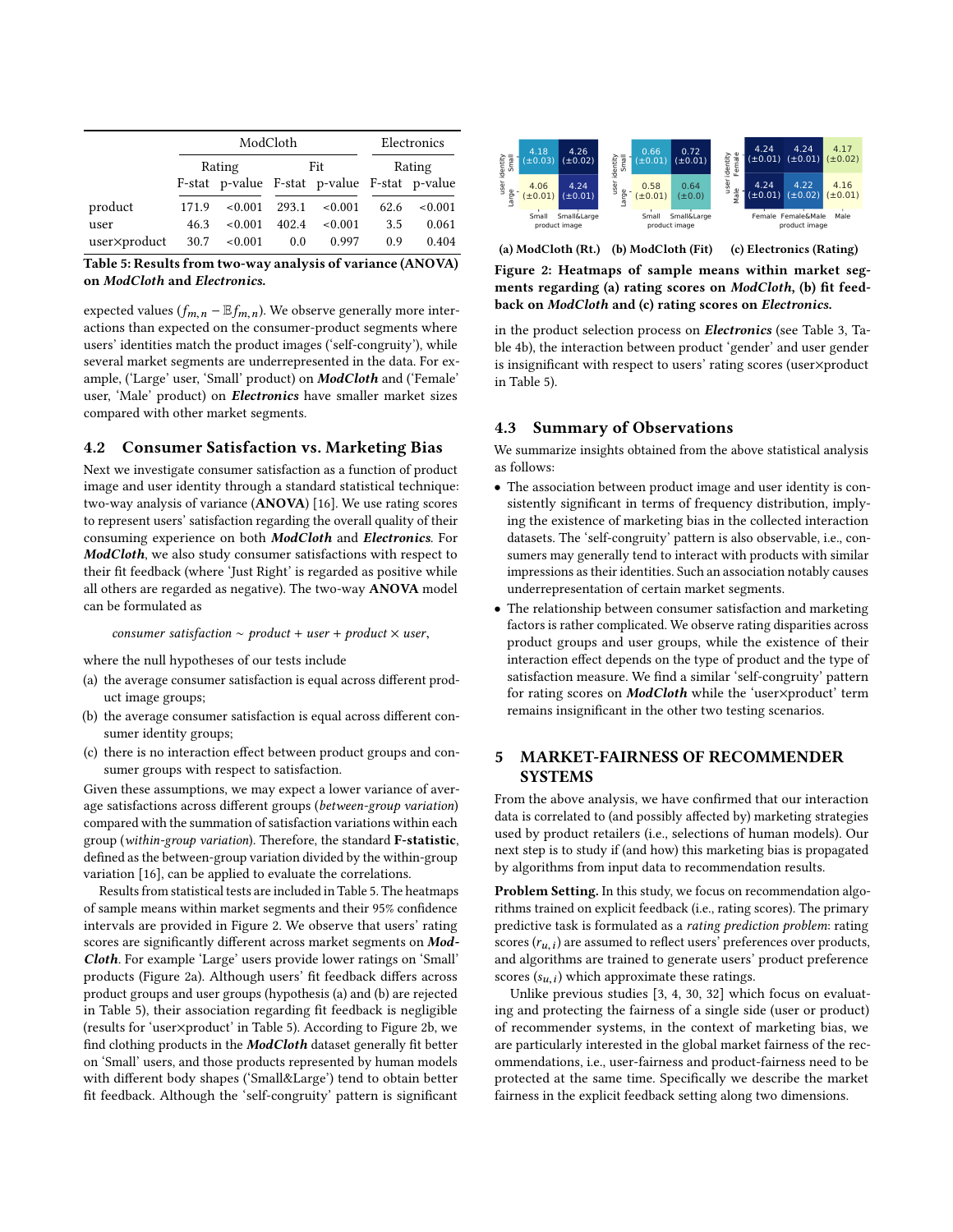- (a) Averaged errors of rating predictions from a recommendation algorithm across different consumer-product market segments are expected to be equal.
- (b) The distribution of market segments in terms of frequency within recommended interactions are expected to be consistent with the distribution within the real interaction data.

Rating Prediction Fairness. We notice that the first market fairness description is indeed consistent with the null hypothesis of a one-way ANOVA test about the association between prediction errors  $(e_{u,i} = s_{u,i} - r_{u,i})$  and market segments  $((m,n))$ . That is,<br>with the assumption that average prediction errors from a fair algowith the assumption that average prediction errors from a fair algorithm are supposed to be irrelevant to market segments, we expect to observe a lower variation of average errors across market segments (bewteen-segment variation) compared to the error variations within each segment (within-segment variation). Specifically these variations can be defined as

between-segment var.: 
$$
V^{(market)} = \frac{1}{|\mathcal{D}|} \sum_{m,n} |\mathcal{D}_{m,n}| (\bar{e}_{m,n,-} - \bar{e})^2
$$
  
within-segment var.:  $U^{(market)} = \frac{1}{|\mathcal{D}|} \sum_{m,n} \sum_{\substack{u \in \mathcal{U}_m, \\ i \in I_n}} (e_{u,i} - \bar{e}_{m,n,-})^2$ 

where  $\bar{e}_{m,n}$ , denotes the sample mean of prediction errors within the market segment  $(m, n)$ ;  $|\mathcal{D}_{m,n}|$  represents the number of interactions included in a consumer-product segment  $(m, n)$ ;  $|\mathcal{D}|$  denotes the total sample size.

To ensure a tractable distribution for significance testing, the above two terms are corrected by their degrees-of-freedom and the following F-statistic can thus be calculated:

<span id="page-5-1"></span>
$$
\mathcal{F}^{(market)} = \frac{V^{(market)} / (M \times N - 1)}{U^{(market)} / (1D) - M \times N)}
$$
correction of degree of freedom (2)

Then we obtain a fairness evaluation metric to evaluate a global parity of prediction errors across different consumer-product market segments, where lower  $\mathcal F$  indicates better rating prediction fairness.

Product Ranking Fairness. We further investigate the fairness of the product ranking performance from recommendation algorithms. For each user, we rank all products based on the predicted preference scores  $s_{u,i}$  and regard the top-ranked K items as recommended products. By gathering users and the recommended products, we are able to obtain the frequency distribution of market segments within these predicted interactions  $p_{m,n} \sim \mathcal{P}$ . We regard the frequency distribution of market segments in the real interactions  $q_{m,n} \sim Q$  as the reference distribution, and evaluate the deviation of  $P$  from  $Q$  using the following **KL-divergence** [\[19\]](#page-8-30):

<span id="page-5-3"></span>
$$
D_{KL}(\mathcal{P}|\mathcal{Q}) = \sum_{m,n} p_{m,n} \log \left( \frac{p_{m,n}}{q_{m,n}} \right). \tag{3}
$$

We use this metric to evaluate the product ranking fairness. Lower  $D_{KL}$  indicates better fairness.

#### 6 A FAIRNESS-AWARE FRAMEWORK

A common optimization criterion for model-based collaborative filtering algorithms in the explicit feedback setting is based on MSE, i.e., minimizing the following loss function

$$
\mathcal{L} = \sum (s_{u,i} - r_{u,i})^2.
$$
 (4)

A popular choice to model the preference score  $s_{u,i}$  is through matrix factorization [17] matrix factorization [\[17\]](#page-8-2)

<span id="page-5-0"></span>
$$
s_{u,i} = b_0 + b_i + b_u + \langle \gamma_i, \gamma_u \rangle. \tag{5}
$$

In Eq. [\(5\)](#page-5-0),  $b_0$  is the global intercept,  $b_i$  and  $b_u$  are item-specific and user-specific offsets,  $\gamma_i$  and  $\gamma_u$  are d-dimensional embeddings to capture items' latent properties and users' latent preferences on these dimensions.

Error Correlation Loss. Following previous work using the regularizing schemes [\[1,](#page-8-23) [3,](#page-8-7) [30\]](#page-8-22), we propose a fairness-aware framework by considering an error correlation loss to regularize systematic error biases on the market:

$$
\mathcal{L}^* = \sum (s_{u,i} - r_{u,i})^2 + \alpha \mathcal{L}_{corr.},
$$
 (6)

where  $\mathcal{L}_{corr}$  is an additional term to regularize the correlation<br>between prodiction errors  $\epsilon_{\text{eff}}$  and the distribution of market sex between prediction errors  $e_{u,i}$  and the distribution of market segments  $(m, n)$ .  $\alpha$  is a hyperparameter to control the trade-off between prediction accuracy and this correlation penalty term.

In practice, we consider the following form by relaxing the evaluation metric Eq. [\(2\)](#page-5-1):

error parity on user identity

<span id="page-5-2"></span>error parity on user identity error parity on market segments  
\n
$$
\mathcal{L}_{corr.} = \kappa^{(u.)} \underbrace{\overbrace{V^{(u.)}}^{V(\mu)}}_{U(u.)} + \kappa^{(p.)} \underbrace{\overbrace{V^{(p.)}}^{V(market)}}_{U(f.)} + \kappa^{(market)}, \qquad (7)
$$

error parity on product image

where  $V^{(u)}$ ,  $U^{(u)}$ ,  $V^{(p)}$ ,  $U^{(p)}$  can be implemented by merging mar-<br>let segments within the same type of user identity groups or prodhttp://www.com/sitestation.com/sitestation.com/sitestation.com/sitestation.com/sitestation.com/sitestation.com/ uct image groups. Note that the three error parity terms in Eq. [\(7\)](#page-5-2) can be regarded as simplified implementations of the fairness metric in Eq. [\(2\)](#page-5-1).  $\kappa^{(u)}$ ,  $\kappa^{(p.)}$ ,  $\kappa^{(market)} \in \{0, 1\}^3$  are binary hyperparame-<br>ters to instantiate different forms of correlation loss. For example ters to instantiate different forms of correlation loss. For example, a selection of  $(\kappa^{(u)}), \kappa^{(p)}), \kappa^{(market)}$  = (1, 0, 0) represents that we only panalize the correlation between prediction errors and user only penalize the correlation between prediction errors and user identity groups.

## 7 EXPERIMENTS

We conduct experiments on the collected ModCloth and Amazon datasets to evaluate the recommendation performance and the market fairness as described in Section [5.](#page-4-2)

Baselines. The following standard algorithms are considered:

- itemCF, an item-based collaborative filtering algorithm [\[20,](#page-8-3) [25\]](#page-8-4);
- userCF, a user-centric collaborative filtering method [\[13\]](#page-8-1);
- MF, the matrix factorization method [\[17\]](#page-8-2), where the value of the preference prediction  $s_{u,i}$  is unbounded;<br>Defense ME a history distribution from
- PoissonMF, a hierarchical Bayesian framework where the preference factorization is linked to the rating score through a Poisson distribution, so that the preference score  $s_{u,i}$  is bounded as a nositive value  $[0]$ positive value [\[9\]](#page-8-31).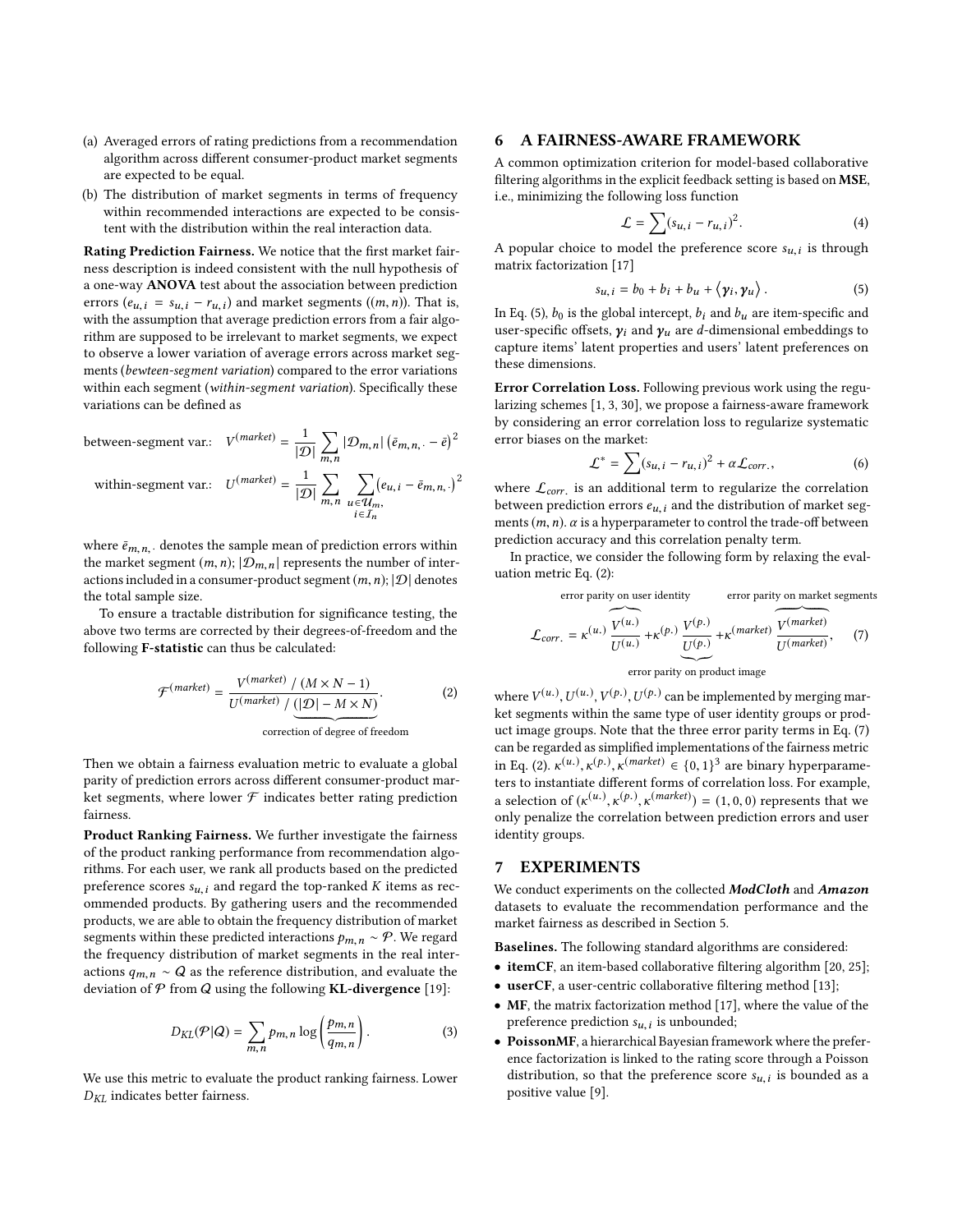By studying the recommendation outputs from these methods, we evaluate how standard collaborative filtering algorithms respond to the marketing bias in the input data.

We implement our proposed framework (MF (corr.error)), where  $s_{u,i}$  is tactorized using matrix factorization. By comparing its performance with the above methods (especially  $\textbf{MF}$ ), we evaluate  $s_{u,i}$  is factorized using matrix factorization. By comparing its perif the rating prediction and the product ranking fairness can be improved without losing much accuracy by adding the proposed correlation loss. Besides, we consider another two fairness-aware alternatives:

- MF (corr.value), a method similar to MF (corr.error) except that  $\mathcal{L}_{corr}$  is implemented as the correlation between the pre-<br>dicted rating values source the market segments. By comparing dicted rating *values*  $s_{u,i}$  and the market segments. By comparing MF (corr.error) with it, we evaluate the effectiveness of controlling the parity of prediction errors instead of the absolute statistical parity of prediction values.
- MF (reweighted), a method where the loss function is reweighted based on the sizes of market segments in the training data. We also consider the following generic form of the loss function:

$$
\mathcal{L} = \frac{\kappa^{(u.)}}{M} \sum_{m} MSE_{m} + \frac{\kappa^{(p.)}}{N} \sum_{n} MSE_{n} + \frac{\kappa^{(market)}}{MN} \sum_{m,n} MSE_{m,n}.
$$

By comparing it with other baselines, we study if the marketing bias can be alleviated by simply increasing the weights of underrepresented segments in the training data.

For all above methods, we primarily evaluate their rating prediction accuracy through MSE and MAE, and rating prediction fairness in terms of the F-statistic (Eq. [\(2\)](#page-5-1)). We also evaluate their recommendation accuracy through AUC and NDCG, and the product ranking fairness in terms of KL-divergence (Eq. [\(3\)](#page-5-3)).

Experimental Details. We use the following rules to split interactions into train/validation/test sets: for users with at least two reviews, their most recent ratings are regarded as a test set; for users with at least three reviews, their second-to-last ratings are used for validation; the remaining interactions are used for training. We apply the same analysis on both training and test sets as in Section [4,](#page-3-2) and find similar patterns except that fewer female users (40%) are included in the test set of **Electronics**.<sup>[7](#page-0-1)</sup>

We use the ADAM optimizer [\[2\]](#page-8-32) with a learning rate of 0.001, a batch size of 512 and a fixed dimensionality of the latent embeddings in all model-based methods ( $d = 10$ ). An  $\ell_2$  regularizor is applied on all model-based methods, where  $\lambda$  is selected from  $\{0.01, 0.1, 1.0, 10\}$ . The accuracy-fairness trade-off  $\alpha$  is chosen from {0.5, <sup>1</sup>.0, <sup>5</sup>.0, <sup>10</sup>.0}. All hyperparameters are selected based on the recommendation accuracy<sup>[8](#page-0-1)</sup> on the validation set. For fairness-aware methods, we search hyperparameters  $\mathbf{r} = (\kappa^{(u_1)}, \kappa^{(p_1)}, \kappa^{(market)})$ <br>from  $f(1, 0, 0), (0, 1, 0), (0, 0, 1), (1, 1, 0), (1, 1, 1)$ . For each  $\mathbf{r}$  we first from  $\{(1, 0, 0), (0, 1, 0), (0, 0, 1), (1, 1, 0), (1, 1, 1)\}$ . For each  $\kappa$ , we first decide all other hyperparameters based on their recommendation accuracy, then select  $\kappa$  which yields the fairest recommendation results on the validation set. For each user, the top-10 ranked products are regarded as recommended items. Reviews in the test set where rating scores are larger than 3 are considered as reference

<span id="page-6-0"></span>

Figure 3: Differences between the out-segment MSEs and the in-segment MSEs. Market segments are sorted based on their market sizes in the training data.

interactions for the ranking task. All results are reported on the test set.

# 7.1 How does a standard collaborative filtering algorithm respond to biased input data?

We report the above mentioned rating prediction and product ranking metrics on **ModCloth** and **Electronics**, regarding both accuracy and fairness, in Table [6.](#page-8-33) We first investigate standard recommendation methods without any explicit fairness controls (i.e., itemCF, userCF, PoissonMF and MF). We observe that most methods yield biased prediction results on both datasets according to the F-statistic-based significance test. Although we find seemingly fair prediction errors from userCF, it actually produces a much larger MSE (as well as worse product ranking results) compared to other methods.

We further calculate the differences between the out-segment MSEs and the in-segment MSEs for these algorithms. Given a market segment  $(m, n)$ , we have

$$
diff_{m,n} = MSE_{u \notin \mathcal{U}_m \circ ri \notin \mathcal{I}_n} - MSE_{u \in \mathcal{U}_m \text{and } i \in \mathcal{I}_n}.
$$
 (8)

 $diff_{m,n} > 0$  indicates, for an algorithm, the market segment  $(m, n)$ is more predictable (smaller MSE) than the interactions outside it. These differences are displayed in Figure [3,](#page-6-0) where the market segments are sorted based on their training sizes. We observe an overall trend that all algorithms generally tend to favor the dominating market segments (e.g. 'Small' users on 'Small&Large' products in **ModCloth**) in varying degrees. We find the correlation between the predictibility and the market segment size is more prominent on ModCloth but rather complicated on Electronics. However, by cross matching Figure [3](#page-6-0) and the contingency table Table [4b,](#page-3-1) we find that the trend correlates to the deviations of the real market size and the expected market size: the consumer-product segments ('Female', 'Male'), ('Male', 'Female') and ('Male', 'Female&Male') are underrepresented based on this difference  $(f_{m,n} - \mathbb{E} f_{m,n} < 0)$ , also generally unfavored by the recommendation algorithms.

We display the distributions of market segments within positive interactions where rating scores are larger than 3 and the recommended top-10 products from these algorithms in Figure [4.](#page-7-0) Compared with the distributions in real interactions (the 'data' columns in Figure [4\)](#page-7-0), we can observe the deviations of recommendation results from most algorithms, particularly itemCF and userCF on

 $785\%$  female users (vs. 73% male users) have only one review in our entire dataset. <sup>8</sup>MSE for rating prediction accurcy and NDCG for product ranking.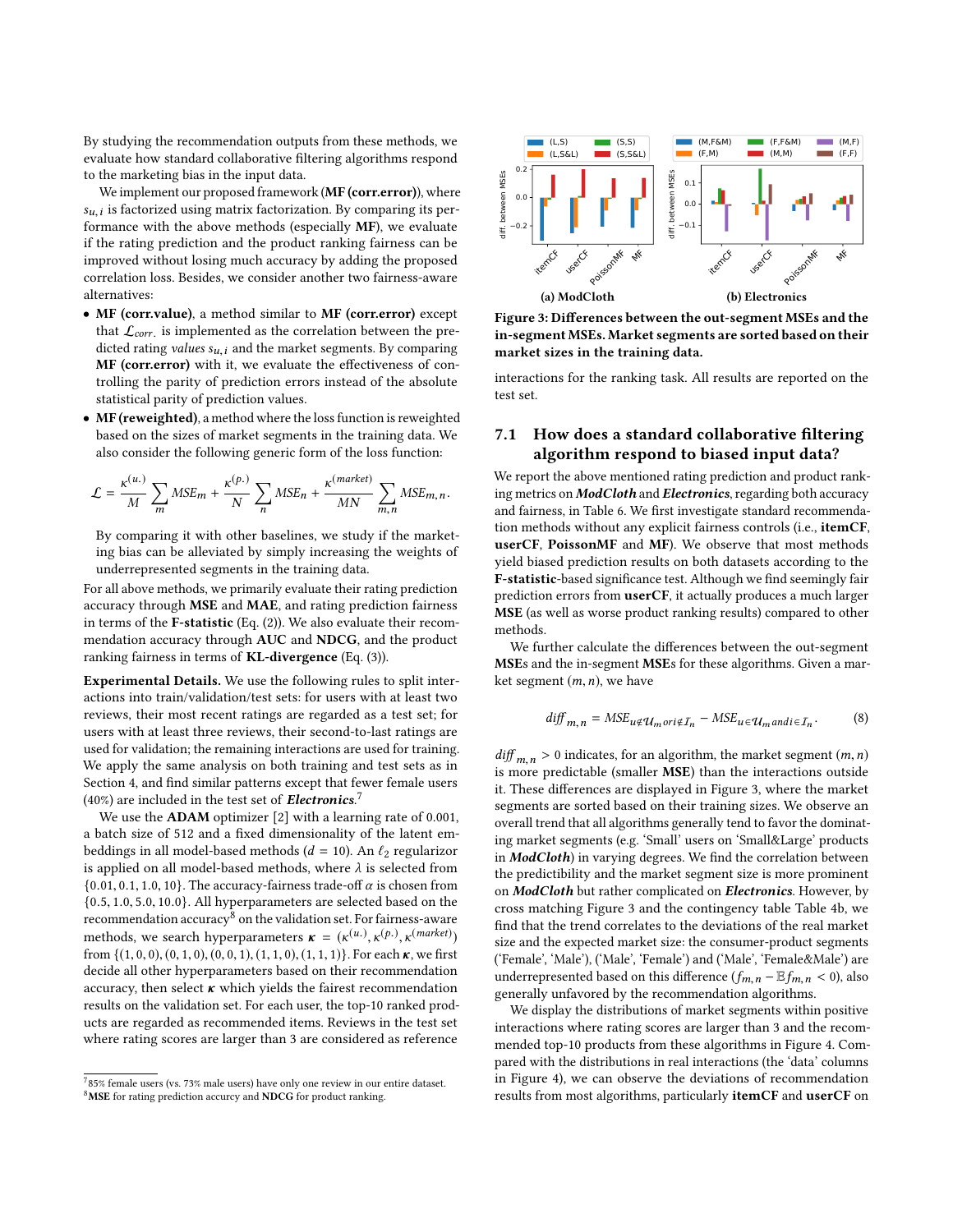<span id="page-7-0"></span>

Figure 4: Distribution of market segments within test data (positive interactions only) and within recommendations. Market segments are sorted based on their sizes in training data.

ModCloth. However, systematic patterns about how these deviations correlate to the sizes of different market segments in the training data are not observed.

## 7.2 Can recommendation fairness be improved by applying the correlation loss?

In Table [6,](#page-8-33) we further compare the results from fairness-aware algorithms in group (b) to the standard algorithms in group (a), particularly MF. To better visualize the trade-off between recommendation accuracy and market fairness, we present scatter plots of an accuracy metric and a fairness metric on both datasets in Figure [5.](#page-7-1) We notice the proposed method with error correlation loss MF (corr.error) generally provides better rating and ranking fairness (lower F-statistic and KL-divergence) than standard MF, without trading-off much recommendation accuracy. An interesting finding is the combination selection  $\kappa$  on the validation set is consistent with our analysis in Table [5:](#page-4-0) the complete correlation loss  $(k = (1, 1, 1))$  is selected for **ModCloth** and the addition of product and user correlation ( $\kappa = (1, 1, 0)$ ) is selected for *Electronics*.

We find the reweighting scheme also benefits the fairness metrics, particularly in the product ranking setting. One surprising finding is that by applying the error correlation loss, a significant performance gain in terms of product ranking accuracy (AUC and NDCG) can be obtained on Electronics. A possible reason could be that **Electronics** is an extremely sparse dataset where algorithms like MF may struggle to converge to an ideal local optimum. The fairness-aware correlation loss, however, could help regularize the training process.

## 8 CONCLUSIONS AND FUTURE WORK

We conclude our work and summarize our findings as follows:

- We investigated a potential source of bias—marketing bias—in the form of the association between interaction feedback, product image and user identity, on two real-world e-commerce datasets. Through observational studies, the inter-correlations between these factors can be confirmed and the 'self-congruity' patterns are noticeable in the product selection process, which eventually results in the underrepresentation of some market segments.
- We focused on market fairness and investigated how standard collaborative filtering algorithms react to this biased input data. We found such a bias can be propagated to the recommendation outcomes in varying degrees.

<span id="page-7-1"></span>

Figure 5: Scatter plots for accuracy-fairness trade-off from different algorithms. Shaded arrows indicate the most ideal direction: higher accuracy, better fairness.

• We developed an error correlation framework, which explicitly calibrates the equity of prediction errors across different market segments. Experimental results demonstrate that by applying this correlation loss, a superior accuracy-fairness trade-off can be achieved.

This work is a first step to approach the potential marketing bias in machine learning systems. We also wish to address several limitations of our data and methods, and to provide potential research directions.

- Data. We study marketing bias by formulating it as the relationship between the human model images of products and user identities. Multiple marketing factors (e.g. product descriptions, social media advertisement contents) can also be considered. Binary gender identities are inferred in our **Electronics** dataset, which is limited to represent user identities that are not exclusively masculine or feminine, e.g. users who don't always purchase products corresponding to their own identities, or those who identify themselves outside the binary definition.
- Analysis. We collect ModCloth and Electronics as logged interactions where many confounders (inventory status, the observability of each product, potential biases introduced in the scraping and preprocessing stage, etc.) exist and are difficult to be disentangled. Although the inter-correlation between product image and user identity is observed in these datasets, we cannot draw any causal conclusions without controlling some notable confounding factors. Therefore another direction to validate (or more fundamentally address) this marketing bias is to conduct